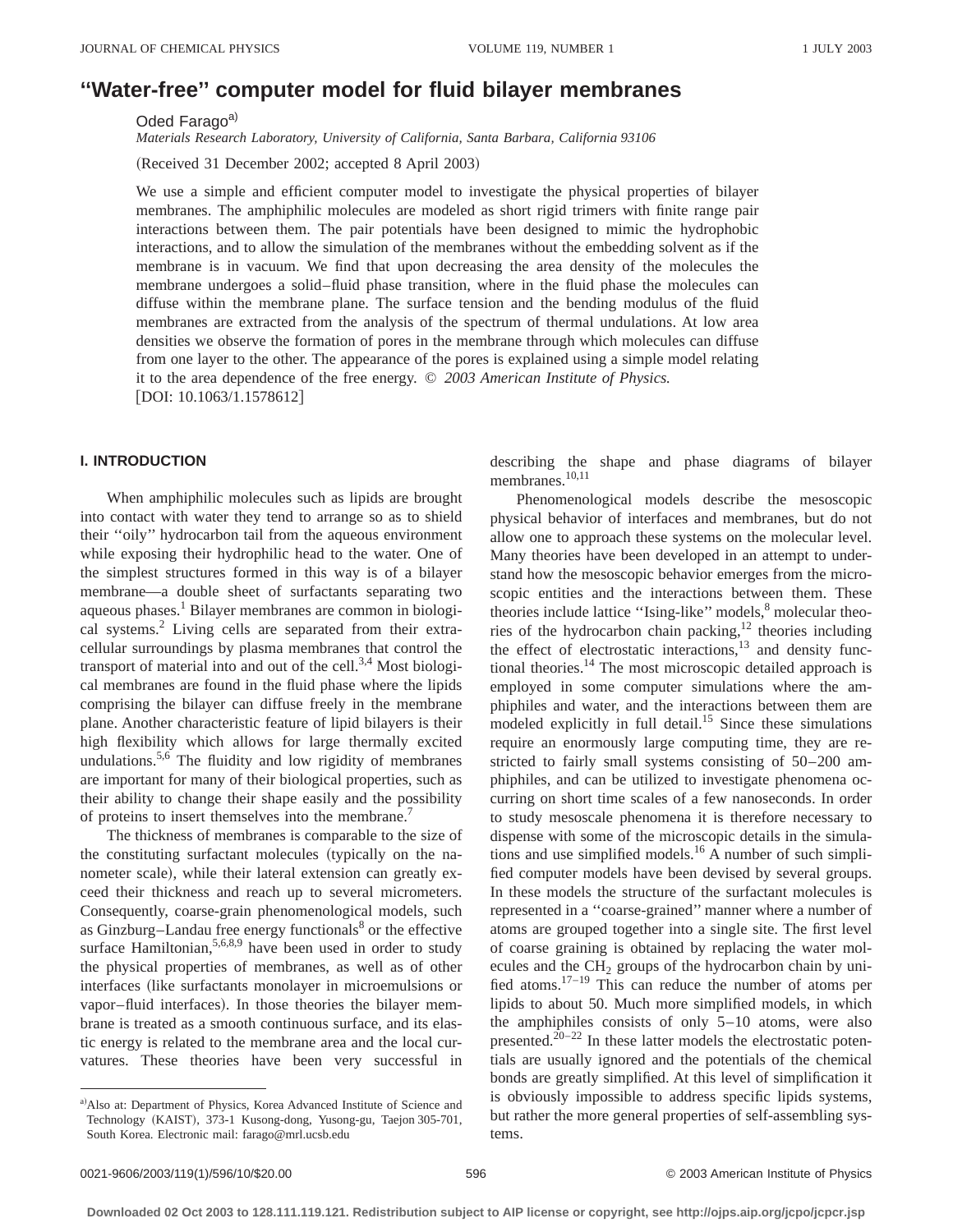The size of amphiphilic systems which can be simulated using simplified models is constantly growing by virtue of the availability of inexpensive and powerful commodity PC hardware and due to the development of new simulation techniques such as dissipative particle dynamics  $(DPD)$ .<sup>23</sup> Simulations of model systems consisting of  $N \ge 1000$  lipids have been recently reported in the literature.<sup>23–25</sup> The major restriction on the size of the systems in these simulation stems from the large number of atoms included in the simulation cell which is typically an order of magnitude larger than the number of amphiphilic molecules. The low ratio between the number of lipids and the *total* number of atoms is due to two factors. The first one is the number of atoms comprising each lipid molecule which, as discussed above, can vary from 50 to 5 depending on the level of simplification employed in the simulations. The second factor is the number of water molecules in the simulation cell. In bilayers simulations the typical number ratio of water to lipid molecules is in the range from 10 to  $30.15,17-22$  A great fraction of the computing time is, thus, ''wasted'' on the simulations of the water even when the water molecules are represented by a single (unified) atom. Only very few models have so far been proposed in which the amphiphiles are simulated without the presence of water. The major difficulty in establishing such ''water-free'' models is the need to mimic the hydrophobic effect that prevents the amphiphilic molecules from leaving the aggregate into the solvent. Drouffe *et al.*<sup>26</sup> and Noguchi *et al.*<sup>27</sup> have used *ad hoc* multibody potentials to overcome this problem. With the aid of these nonphysical potentials they have managed to observe the formation of fluid vesicles in their simulations. La Penna *et al.*<sup>28</sup> have studied a water-free flat bilayer model with Lennard-Jones (LJ) potentials that depend on the relative orientation of the lipids (and which are closely related to the Gay–Berne<sup>29</sup> potentials used in liquid crystals simulations). With this model they have been able to simulate bilayer membranes in both the solid and the gel phases. Fluid membranes, however, were found unstable against lipids evaporation from the membrane plane.

In this paper we present an exceptionally simple computer model of a *fluid* bilayer membrane. Our model has the following features:  $(a)$  It is a water-free model, i.e., we simulate the membrane without the presence of water. (b) The ''lipids'' forming the membranes consist of only three atoms, one representing the hydrophilic headgroup and the other two the hydrophobic tail. These three atoms are ''glued'' to each other to form a rigid linear trimer (the lipid), and have no additional interactions between them. (c) The different lipids interact through finite range (truncated) LJ interactions between their three sites. The parameters of the LJ potentials are fixed and do *not* depend neither on the relative orientation of the lipids (as in Ref. 28), nor on their local density (i.e., there are no multibody interactions in our model). The above-mentioned properties make our membrane model computationally very efficient (albeit a less "flexible" one in comparison to other simplified models with more interaction sites per amphiphile). To investigate the statistical mechanical properties of the membrane, we have performed a set of Monte Carlo (MC) simulations where for each MC run we



FIG. 1. A schematic picture of a lipid molecule in our model system—a rigid linear trimer consisting of three atoms whose centers are separated a distance  $\sigma$  apart. The atom labeled 1 (solid circle) represents the hydrophilic head of the lipid, while the atoms labeled 2 and 3 (open circles) represent the hydrophobic tail.

have fixed the temperature, the number of lipids, and the projected area of the membrane. The projected area serves as the control parameter in our simulations, and we have investigated the phase behavior of the membrane as a function of it. We found that upon increasing the projected area (i.e., reducing the area density of the lipids) the membrane undergoes a solid–fluid phase transition. In the solid phase the lipids are not mobile and they pack in a hexagonal order. In the fluid phase the lipids are free to diffuse in the membrane plane. We have measured the spectrum of thermal undulations of the fluid membranes from which we have extracted the surface tension and the bending modulus that characterize the elastic behavior of the membrane. At low area densities we found another transition from negative to positive surface tension, accompanied by the formation of pores in the membranes. Such a behavior is indeed predicted by theoretical arguments.30–32

The paper is organized as follows: In Sec. II we present our computer model, and discuss the details of the simulations. In Sec. III we describe the physical properties of the systems as obtained by the simulations. Section III is divided into three sections dealing, respectively, with the phase diagram of the system, its spectrum of thermal undulations and elastic properties, and the appearance of holes in membranes with large projected area. We summarize and discuss the results in Sec. IV.

#### **II. DETAILS OF THE MODEL AND THE SIMULATIONS**

The lipids in our model system consist of three spherical atoms connected to form a linear trimer. The lipid molecules are rigid—they do not bend and the distance  $\sigma$  between the center of the atoms is *fixed* (see Fig. 1). We set  $\sigma=1$  as our unit length scale throughout this paper. We shall label the three atoms forming each lipid as 1, 2, and 3. Atom 1 represents the hydrophilic head of the lipid, while atoms 2 and 3 represent its hydrophobic tail. The different lipids interact with each other via spherically symmetric pair potentials between their constituting atoms. The pair potential  $U_{ii}(r)$  depicts the interactions between atom *i* and atom *j* of two different molecules separated a distance *r* apart. The pair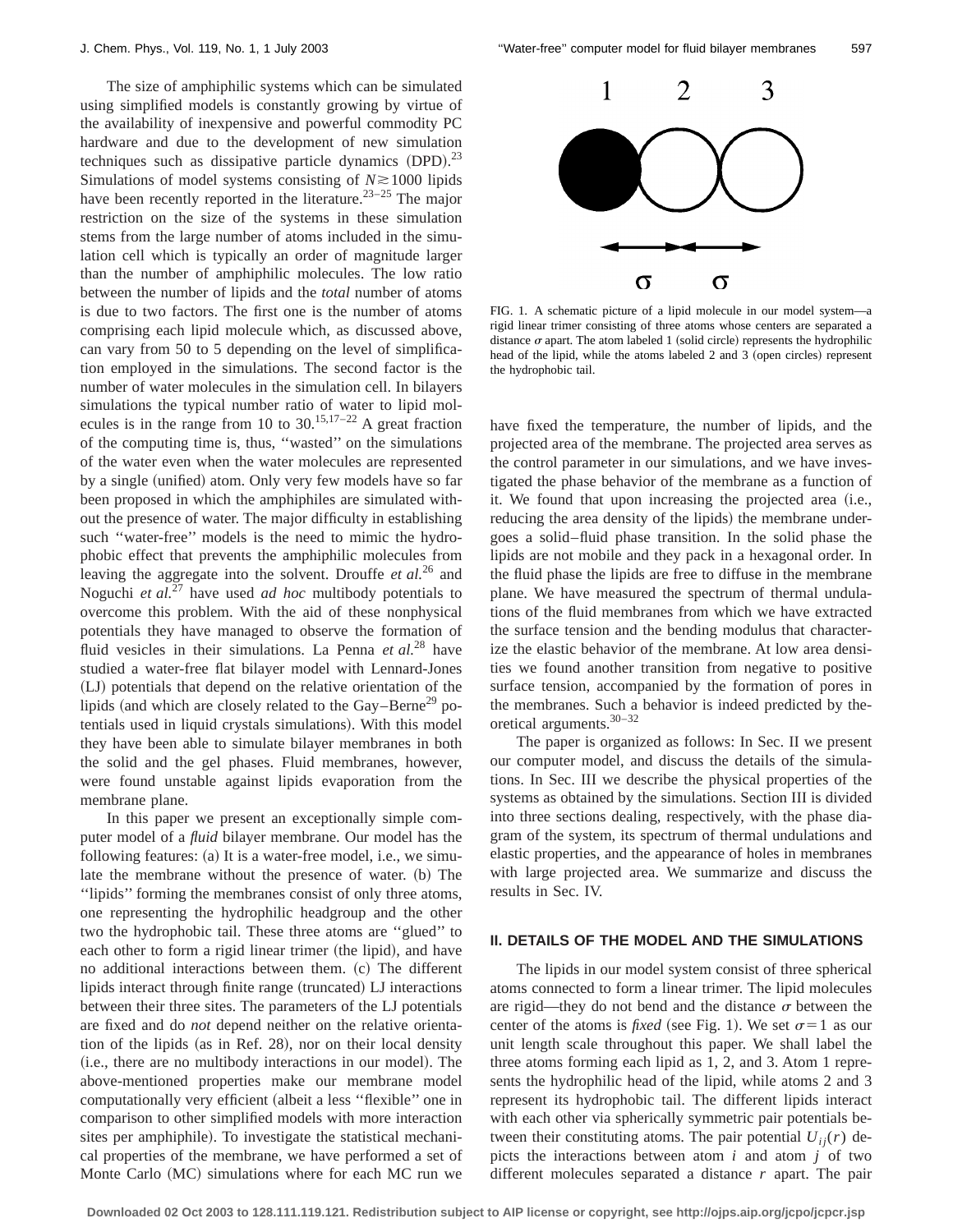

FIG. 2. The different pair potentials  $U_{ij}(r)$  used in our model:  $U_{11}$  (solid line),  $U_{22}$  (dashed line),  $U_{33}$  (dotted–dashed line),  $U_{12}$  (bold solid line),  $U_{13}$ (bold dashed line), and  $U_{23}$  (bold dotted–dashed line). The distance  $r$  is in units of  $\sigma$  (see definition in text), while the potentials  $U_{ij}$  are in  $kT$  units. The parameters  $\sigma_{ii}$  and  $\epsilon_{ii}$  [see Eqs. (1)–(5)] are as follows:  $\sigma_{11} = 1.1\sigma$ ,  $\sigma_{22}=1.05\sigma$ ,  $\sigma_{33}=\sigma$ ,  $\sigma_{12}=1.15\sigma$ ,  $\sigma_{13}=1.4\sigma$ ,  $\sigma_{23}=0.525\sigma$ ,  $\epsilon_{11}$  $=0.1875kT$ ,  $\epsilon_{22}=1.75kT$ ,  $\epsilon_{33}=1.875kT$ ,  $\epsilon_{12}=1.1375kT$ ,  $\epsilon_{13}=200kT$ , and  $\epsilon_{23} = 375kT$ .

potentials  $U_{12}$  and  $U_{13}$  describe the interaction between hydrophobic and hydrophilic particles. They are given by the purely repulsive LJ potential

$$
U_{12}^{\text{LJ}}(r) = 4\,\epsilon_{12} \left(\frac{\sigma_{12}}{r}\right)^{12} \tag{1}
$$

and

$$
U_{13}^{LJ}(r) = 4\,\epsilon_{13} \left(\frac{\sigma_{13}}{r}\right)^{18}.\tag{2}
$$

The pair potentials  $U_{11}$ ,  $U_{22}$ , and  $U_{33}$  describe the interactions between two similar atoms, both either hydrophobic or hydrophilic. They are given by the attractive LJ potentials

$$
U_{ii}^{\text{LJ}}(r) = 4 \epsilon_{ii} \left[ \left( \frac{\sigma_{ii}}{r} \right)^{12} - \left( \frac{\sigma_{ii}}{r} \right)^6 \right],\tag{3}
$$

where  $i=1, 2, 3$ . Finally, the interaction between the hydrophobic particles 2 and 3 is also depicted by an attractive LJ potential, but of the form

$$
U_{23}^{LJ}(r) = 4 \epsilon_{23} \left[ \left( \frac{\sigma_{23}}{r} \right)^2 - \left( \frac{\sigma_{23}}{r} \right) \right].
$$
 (4)

All pair potentials are truncated at the same cutoff  $r_c$  $=2.5\sigma$ , and the discontinuity at  $r_c$  is avoided by adding extra terms to the LJ potentials that ensure the vanishing of the potential, as well as of its first and second derivative, at  $r=r_c$ . The final form of the pair potentials is thus given by

$$
U_{ij}(r) = U_{ij}^{\text{LI}}(r) - U_{ij}^{\text{LI}}(r_c) - \frac{\partial U_{ij}^{\text{LI}}(r)}{\partial r}\Big|_{r=r_c} (r - r_c)
$$

$$
-\frac{1}{2} \frac{\partial^2 U_{ij}^{\text{Li}}(r)}{\partial r^2}\Big|_{r=r_c} (r - r_c)^2. \tag{5}
$$

The different pair potentials are depicted in Fig. 2. The values of the parameters  $\sigma_{ij}$  (in units of  $\sigma$ ) and  $\epsilon_{ij}$  (in *kT* units, where  $T$  is the temperature and  $k$  the Boltzmann constant) used in the simulations are summarized in the caption on Fig. 2.

The pair potentials in our computer model have been designed to allow, on the one hand, the diffusion of molecules in the plane of the membrane but to restrict, on the other hand, their motion in the third direction. We have tested various models before we arrived to the one that we have used in the simulations. The original idea was to use dimers with one hydrophilic and one hydrophobic particles, and to describe the interactions between them by 6-12 LJ potentials  $[Eq. (3)]$  and a 12-power repulsive potential  $[Eq. (3)]$  $(1)$ , depending on whether the atoms are of the same or different species. It turned out that the membranes depicted by such a model were unstable against the extraction of molecules from the membrane plane. To increase the membrane stability we added a third hydrophobic atom to the lipids. The pair interactions between this atom and the other two atoms are described by different forms of LJ potentials: For the interaction with the hydrophilic atom labeled 1 we use the more repulsive 18-power LJ potential  $U_{13}$  [Eq. (2)], while for the interaction with the hydrophobic atom labeled 2 we use the  $1-2$  LJ potential  $U_{23}$  [Eq. (4)]. The former potential establishes a strong repulsion between the hydrophobic and the hydrophilic parts of the lipids, thus reducing significantly (eliminating on the time scale of the simulations) the escape probability of molecules (more on this point in the next paragraph). The latter has a very shallow minimum which allows a greater mobility of the lipids in the membrane plane (by making small the energy changes due to a relative motion of the lipids with respect to each other). We have gone through a rather lengthy "trial and error" process of fine tuning the parameters  $\sigma_{ij}$  and  $\epsilon_{ij}$  which control the range of pair repulsion and the depth of the attractive potential wells. Their values have been set to  $(a)$  make favorable the alignment of molecules next to each other at a distance slightly larger than  $\sigma$ , and (b) to make the attraction between molecules sufficiently strong to support the stability of the membrane, but not too strong to the extent that would entirely prevent the diffusion of the lipids.

It is not an easy task to form a fluid bilayer sheet in a model system that does not contain water. Membranes become fluid at low area densities and high temperatures, and under these conditions the lipids tend to escape quite easily from the membrane plane. It is the water that confines the lipids to the membrane. In the absence of water molecules this role has to be played by the hydrophobic heads which must form some sort of geometric or dynamic constraint for the extraction of lipids. In our model we establish such a constraint by making the excluded volume part of the pair potentials  $U_{ii}$  *nonadditive*, namely we make the size of a particle *i* "seen" by another particle *i* smaller than its size as seen by a particle *j* of a different species. We can define the distance  $a_{ij}$  at which the pair potential between them  $U_{ij}$  $=kT$  as a measure for the range of hard core repulsion between the two particles  $i$  and  $j$ . (It is unlikely to find a pair  $i$  and  $j$  separated by a smaller distance.) It is customary to regard  $a_{ii}$  as the diameter of atom  $i$  and, with this interpretation, to expect for the additivity of the hard core diameters,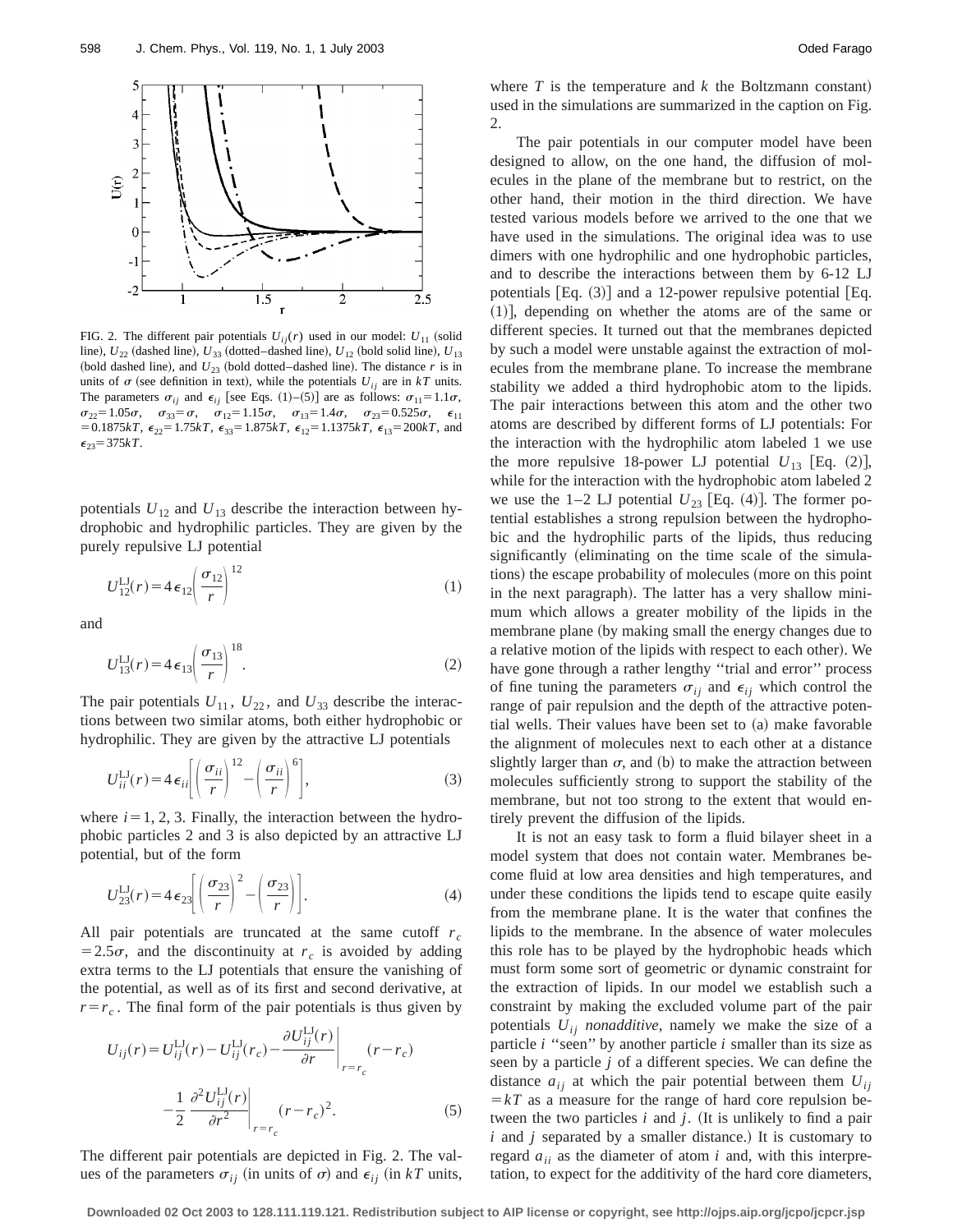i.e., to have  $a_{ii} \approx (a_{ii} + a_{ii})/2$  for  $i \neq j$ . In our model we do not find this property (see Fig. 2). The pair potentials in our system describe the effective interactions between the different atoms and they include the effect of the water molecules which are not simulated explicitly. Therefore, there is no a priori reason why the effective diameters associated with different particles should be strictly additive. The increased range of hard core repulsion between the hydrophilic atom 1 and the hydrophobic atoms 2 and 3 is designed to compensate for the absence of water from the simulation cell.

The simulations were performed with membranes consisting of  $N = 1000$  lipids  $(500$  lipids in each layer) with periodic boundary conditions in the membrane (*x*,*y*) plane, and with no boundaries in the normal  $\zeta$  direction. Subsequent MC configurations were generated by two types of move attempts: translations of lipids and rotations around the mid (second) atom. The MC unit time is defined as the time (measured in number of MC configurations) in which, on the average, we attempt to move and rotate each molecule once. The acceptance probability of both types of moves was approximately half. We performed a set of simulations of membranes with the same temperature *T* and number of lipids *N*, and with varying projected areas. For each value of the projected area we studied eight different membranes starting at different initial configurations. The initial configurations were created by randomly placing 500 lipids in two layers with a vertical (along the normal *z* direction) separation  $\sigma$ between the atoms labeled 3 in the two layers, and with all the lipids oriented normal to the membrane plane. The initial configurations were then ''thermalized'' over a period of 5  $\times 10^5$  MC time units, followed by a longer period of 6  $\times 10^6$  time units during which quantities of interest were evaluated. The duration of the MC runs is substantially larger than the relaxation time which we estimated in various ways: As a first approximation for the relaxation time we used the time it took the potential energy of the membrane to saturate from its high initial value (resulting from overlap of particles in the random initial configuration) to a final "typical" value. This time was of the order of  $10<sup>4</sup>$  MC time units. An independent estimate of the relaxation time was obtained from a study of the spectrum of thermal undulations of the membranes (see more details, later in the text). Inspection of the autocorrelation function of the amplitude of the longest wavelength mode led to a similar estimate of  $10<sup>4</sup>$  time units for the relaxation time. A more conservative estimate can be obtained from measurements of the self-diffusion constant of the lipids in the fluid phase (see, again, later in the text). The relaxation time can be associated with the time it takes a molecule to diffuse a distance equal to the pair potentials cutoff  $(2.5\sigma)$ . The relaxation time obtained using this criterion was an order of magnitude larger ( $\sim 10^5$  MC time units), still smaller than the equilibration time, and much smaller than the total length of the simulations.

### **III. SIMULATION RESULTS**

#### **A. Phase diagram**

The projected area of the membranes in the simulations ranges from  $A_p = L_p^2 = (26.875)^2$  to  $A_p = (30.625)^2$  with intervals of  $\Delta L_p = 0.625$ . For all area densities we measured the self-diffusion constant of the molecules relative to the diffusion of the center of mass, defined by

$$
D = \lim_{t \to \infty} \frac{\Delta r'(t)^2}{4t} = \lim_{t \to \infty} \frac{1}{4Nt} \sum_{i=1}^{N} \left[ (\vec{r}_i(t) - \vec{r}_{CM}(t)) - (\vec{r}_i(0) - \vec{r}_{CM}(0)) \right]^2,
$$
 (6)

where  $\vec{r}_i(t)$  denotes the position of the *i*th lipid (defined by the position of its mid atom) at time *t*, while  $\vec{r}_{CM}(t)$  denotes the position of the center of mass of lipids. $33$  We have also measured the self-diffusion coefficient *in the membrane plane*, defined by

$$
D_{x-y} = \lim_{t \to \infty} \frac{1}{4Nt} \sum_{i=1}^{N} \{ [(x_i(t) - x_{CM}(t)) - (x_i(0) - x_{CM}(0))]^2 + [(y_i(t) - y_{CM}(t)) - (y_i(0) - y_{CM}(0))]^2 \},
$$
 (7)

where  $x$  and  $y$  denote Cartesian coordinates. [In all the simulations the membranes lied in the  $(x, y)$  plane, while fluctuating in the normal  $\zeta$  direction. As the lipids can only diffuse within the plane of the membrane, we found no difference between *D* and  $D_{x-y}$ .

At low projected area (high area density) we found the membrane in a solid phase characterized by two features:  $(a)$ The diffusion constant of the lipids is vanishingly small.



FIG. 3. (a) Equilibrium configuration of a solid membrane with *Ap*  $=(26.875)^2$ . The atoms labeled 1 (the ''hydrophilic'' atoms! are shown as black spheres of diameter  $\sigma$ , while the gray shaded spheres depict the (hydrophobic) atoms labeled 2 and 3, and are of diameter  $\sigma$  as well. (b) A top view of the plane of mid (labeled 2) atoms of the membrane upper layer.

**Downloaded 02 Oct 2003 to 128.111.119.121. Redistribution subject to AIP license or copyright, see http://ojps.aip.org/jcpo/jcpcr.jsp**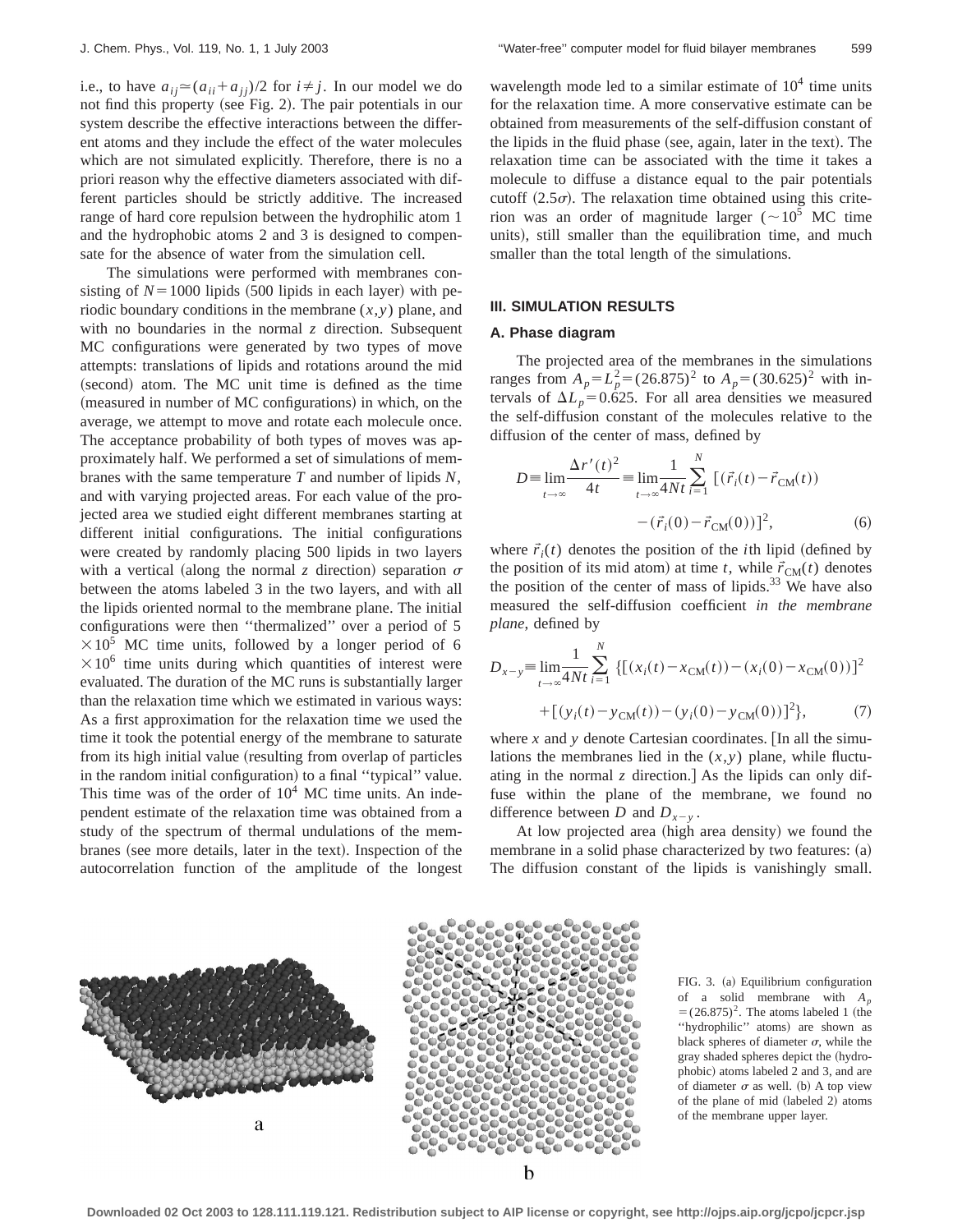

FIG. 4. The lipids mean square displacement  $\Delta r'^2$  (measured in  $\sigma^2$  units) as a function of the time (measured in MC time units) for fluid membranes with (from bottom to top)  $A_p = (28.125)^2$ ,  $A_p = (28.75)^2$ ,  $A_p = (29.375)^2$ , and  $A_p = (30.0)^2$ .

[The root mean square displacement  $\sqrt{\Delta r'^2}$  has barely changed during the course of the simulations, and it has never exceeded the typical distance between neighbor molecules  $({\sim}\sigma)$ .] (b) The lipids arrange themselves in a hexagonal order in the membrane plane. A typical equilibrium configuration of a membrane with  $A_p = (26.875)^2$  is shown in Fig.  $3(a)$ . A top view of the plane of mid (labeled 2) atoms of the membrane upper layer, revealing the hexagonal order of the lipids, is shown in Fig.  $3(b)$ . The lattice imperfections observed at Fig.  $3(b)$  should be mainly attributed to the incommensurability of the 500 sites hexagonal lattice with the square simulation cell.

At larger values of the projected area  $[A_p \geq (28.125)^2]$ we found the membranes in a fluid phase. The main feature that distinguishes fluid from solid membranes is the diffusion of the lipids. In Fig. 4 we plot lipids mean square displacement  $\Delta r'^2$  [see definition in Eq. (6)] as a function of the simulation time *t* for fluid membranes with different area densities. The slope of the asymptotically linear curves is four times larger than the self-diffusion constant *D*. One can observe the growth of *D* with the increase of the projected area—a rather expected observation as the increase of the projected area means more room for the molecules to move. A typical equilibrium configuration of a fluid membrane with



FIG. 6. Equilibrium configuration of a fluid membrane with  $A_p = (30.0)^2$ having a pore on its upper right corner.

 $A_p = (28.75)^2$  is depicted in Fig. 5(a). Another characteristic feature of the fluid membranes is the loss of in-plane hexagonal order, as demonstrated in Fig.  $5(b)$  [compare with Fig.  $3(b)$ ].

The membranes with  $A_p = (30.0)^2$  exhibited an interesting feature—they developed pores, as demonstrated in the configuration shown in Fig. 6. These pores tended to appear irregularly in the membrane with a characteristic time scale  $\tau \gtrsim 2 \times 10^5$  for the formation of a pore, and a typical pore lifetime of a few thousand time units. Another interesting phenomenon which we observed for this value of  $A_p$  and did not observe at lower projected areas was the occurrence of ''flip–flops''—the transition of lipids from one layer to the other. In Fig. 7 we look at the same membrane depicted in Fig. 6. In this figure, however, we plot only the 500 lipids that were located in the upper layer in the initial configuration. About 30 of them have managed to diffuse from the upper to the lower layer during the course of the simulations. A similar (although not necessarily identical) number of lipids have moved in the opposite direction. *Trans*-bilayer diffusion is an important process in real bilayer membranes.<sup>34</sup> To allow for uniform bilayer growth, some of the lipids must



FIG. 5. (a) Equilibrium configuration of a fluid membrane with *Ap*  $=(28.75)^2$ . Black and gray atoms (of diameter  $\sigma$ ) depict hydrophilic (labeled 1) and hydrophobic (labeled 2 and 3) atoms, respectively. (b) A top view of the plane of mid (labeled 2) atoms of the membrane upper layer.

**Downloaded 02 Oct 2003 to 128.111.119.121. Redistribution subject to AIP license or copyright, see http://ojps.aip.org/jcpo/jcpcr.jsp**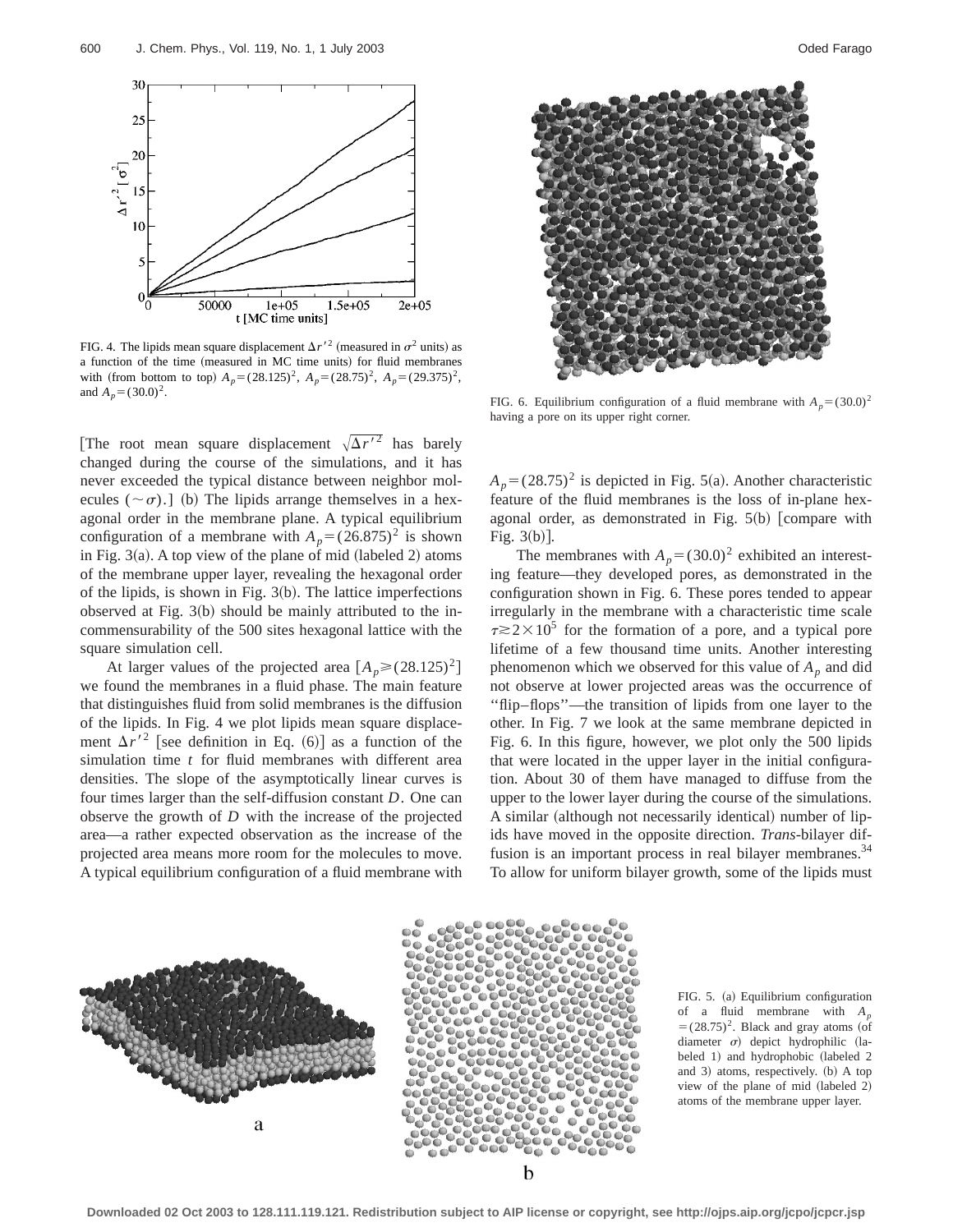

FIG. 7. Another view at the membrane depicted in Fig. 6. Here we show only half of the lipids which were originally located on the upper leaflet of the bilayer.

be transfered from one leaflet to the other during the selfassembly process. When a flat bilayer is bent to form a spherical vesicle, the area of the inner layer becomes smaller than the area of the outer layer, and it is the transition of lipids from the former to the latter that balances their area densities. It has been suggested, based on experiments<sup>35</sup> and computer simulations,  $36$  that that the formation of pores and the flip–flop motion are closely interconnected. According to these studies, the pores provide a transverse diffusion conduit for the lipids, through which their hydrophilic headgroups cross the hydrophobic region of the membrane. Our study supports the conjecture about the possible relation between pores and flip–flops. In Sec. III C we discuss the origin of the formation of the pores. We show that it is associated with the change in the sign of the membrane surface tension—from a negative to a positive value. Once the surface tension attains a sufficiently large positive value, the energy involved with the formation of the pores is compensated by the reduction in elastic energy.

While the formation of the pores allowed the diffusion of molecules between the two layers, we did not observe [in membranes with  $A_p = (30.0)^2$ ] that pores also lead to the extraction of molecules from the membrane. It is, however, possible that the disassociation of pore-forming membranes occurs on time scales larger than the duration of our simulation. Fast disintegration of the membrane was observed when the projected area was increased to  $A_p = (30.625)^2$ , which was, therefore, the largest projected area set for the membranes in our study.

#### **B. Elasticity and thermal undulations**

On length scales larger than the membrane thickness, the bilayer can be modeled as a smooth continuous sheet. The thermal undulations of the bilayer can be studied with Helfrich Hamiltonian<sup>9</sup> relating the elastic energy to the shape of the membrane,

$$
\mathcal{H} = \int_{S} dA \bigg[ \gamma + \frac{1}{2} \kappa (c_1 + c_2 - 2c_0)^2 + \kappa_G c_1 c_2 \bigg]. \tag{8}
$$

The integration in the above equation is carried over the whole surface of the membrane. Three elastic moduli are involved with the Helfrich Hamiltonian: the surface tension  $\gamma$ , the bending modulus  $\kappa$ , and the saddle-splay modulus  $\kappa$ <sub>*G*</sub>. The quantities  $c_1$  and  $c_2$  appearing in the above equation are the local principle curvatures of the surface (see a rigorous definition in Ref. 37) which are surface invariants with respect to similarity transformations (translations and rotations), while  $c_0$  is the spontaneous curvature of the surface. For flat bilayers  $c_0=0$ . It is customary to dispense with the use of the local curvatures in favor of two other (local) invariants: the mean curvature  $H \equiv (c_1 + c_2)/2$ , and the Gaussian curvature  $K \equiv c_1 c_2$ . If one only considers fluctuations which do not change the topology of the membrane, then the total energy associated with the last term in Eq.  $(8)$  is a constant.<sup>9</sup> We, thus, arrive to the following more simplified form of Eq.  $(8)$ :

$$
\mathcal{H} = \int_{S} dA (\gamma + 2\kappa H^2). \tag{9}
$$

There are various ways to parametrize the surface. One of them is the Monge representation, where the surface is represented by a height function,  $z = h(x, y)$ , above a reference  $x - y$  plane. For a nearly flat surface, i.e., when the derivatives of the height function with respect to *x* and *y* are small— $h_x$ ,  $h_y \le 1$ , one obtains the following approximation for Eq.  $(9)$ :

$$
\mathcal{H} = \int dx \, dy \bigg[ \frac{1}{2} \, \gamma (h_x^2 + h_y^2) + \frac{1}{2} \, \kappa (\nabla^2 h)^2 \bigg]. \tag{10}
$$

Note that unlike Eq.  $(9)$ , the integral in Eq.  $(10)$  runs over the reference  $(x, y)$  surface rather than over the actual surface of the membrane.

Equations  $(8)$ – $(10)$  are expected to be valid only on length scales larger than the thickness of the membrane. The undulatory motion on smaller length scales (which we did not investigate in this study) is dominated by the so-called ''protrusion modes.'' <sup>38</sup> In our simulations the profile of the bilayers was defined by mapping the system with linear size (of the projected area) *L* onto an  $8 \times 8$  grid whose mesh size  $l=L/8$  is indeed larger than the typical width of the membrane. The local height of the bilayer was then defined as the average of the local heights of the two layers. The latter were evaluated by the mean height of the lipids (whose positions were identified with the coordinates of their mid atoms) belonging to each layer, which were instantaneously located inside the local grid cell. The discretized form of Hamiltonian  $(10)$  is

$$
\mathcal{H} = a_0 \sum_{\vec{r}} \left[ \frac{1}{2} \gamma (h_x^2 + h_y^2) + \frac{1}{2} \kappa (\nabla^2 h)^2 \right],\tag{11}
$$

where the summation goes over the discrete grid coordinates, and  $a_0 = l^2$  is the area of the grid cells. In Fourier coordinates we define

$$
h(\vec{r}) = \frac{l}{L} \sum_{\vec{q}} h_{\vec{q}} e^{i\vec{q}\cdot\vec{r}} \tag{12}
$$

and

$$
h_{\vec{q}} = \frac{l}{L} \sum_{\vec{r}} h(\vec{r}) e^{-i\vec{q} \cdot \vec{r}}, \qquad (13)
$$

where the two-dimensional wave vector  $\vec{q}$  has  $8^2$ =64 discrete values satisfying  ${q_x, q_y=2\pi n/L, n=-4,}$  $-3,...,2,3$ . In Fourier space the different modes decouple,

$$
\mathcal{H} = \frac{a_0}{2} \sum_{\vec{q}} [\gamma |\vec{q}|^2 + \kappa |\vec{q}|^4] |h_{\vec{q}}|^2,
$$
 (14)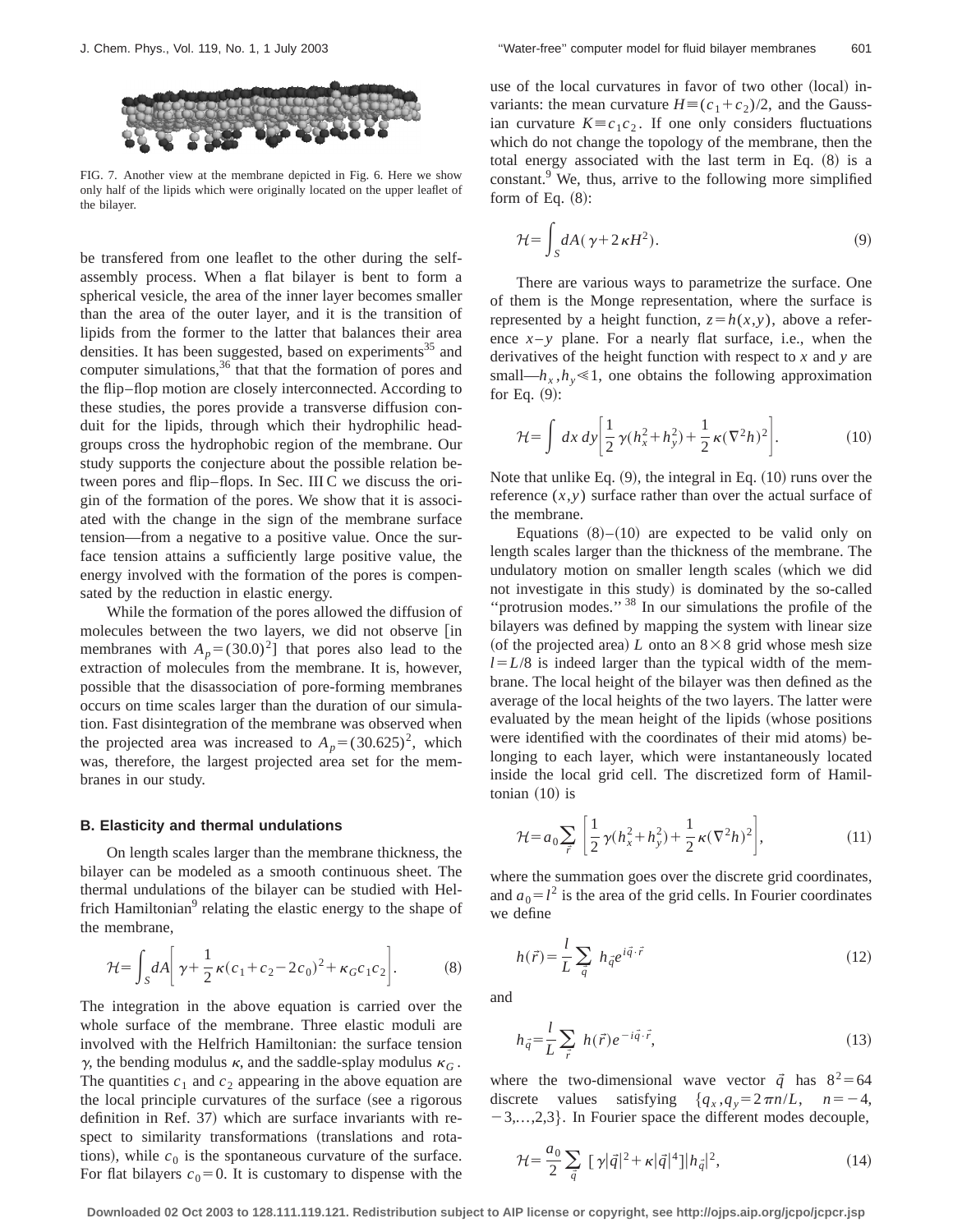

FIG. 8. The inverse of the spectral intensity for undulatory modes  $1/a_0\langle |h_q|^2\rangle$  as a function of the square wave number  $q^2$  for membranes with  $A_p = (28.75)^2$  (squares) and  $A_p = (29.375)^2$  (circles).

and, by invoking the equipartition theorem, we find that the mean square amplitude of the mode  $\vec{q}$  (the "spectral inten $sity$ ",

$$
a_0 \langle |h_{\vec{q}}|^2 \rangle = \frac{kT}{(\gamma |\vec{q}|^2 + \kappa |\vec{q}|^4)}.\tag{15}
$$

The instantaneous amplitudes of the different  $\vec{q}$  modes were evaluated using Eq.  $(13)$  once in every 100 MC time units, and were averaged over the course of the simulations. To extract the values of  $\gamma$  and  $\kappa$  we used the inverse form of Eq.  $(15)$ ,

$$
\frac{1}{a_0\langle|h_{\vec{q}}|^2\rangle} = \frac{(\gamma|\vec{q}|^2 + \kappa|\vec{q}|^4)}{kT},\tag{16}
$$

and plotted  $1/a_0 \langle |h_{\vec{q}}|^2 \rangle$  and a function of  $|\vec{q}|^2$ . The results of the spectral analysis of the undulations for fluid membranes with  $(A_p = 28.75)^2$  (squares) and  $A_p = (29.375)^2$  (circles) are presented in Fig. 8. The error bars represent one standard deviation in the estimates of the averages. The curves depict the best fit of the numerical data to Eq.  $(16)$ , obtained when  $\gamma$  and  $\kappa$  take the following values:

$$
\gamma = -1.4 \pm 0.2 \frac{kT}{\sigma^2},
$$
  
\n
$$
\kappa = 54 \pm 2kT,
$$
\n(17)

for  $A_p = (28.75)^2$ , and  $\gamma = -0.6 \pm 0.2$ *kT*  $\frac{1}{\sigma^2}$  $\kappa = 42 \pm 2kT,$  (18)

for  $A_p = (29.375)^2$ . We verified the validity of Eq. (16) by attempting to fit our data to other polynomial functional forms, including a constants and a  $|\vec{q}|^6$  terms. The contributions of these terms to the fit were small, and did not result a significant change in our estimates of  $\gamma$  and  $\kappa$ , based on Eq.  $(16).$ 

The above values of the bending modulus  $\kappa$  are somewhat larger than the values commonly reported in experiments in phospholipids:  $\kappa \sim 10-20kT$ .<sup>10</sup> We should, in principle, correct our values of  $\kappa$  by considering the reduction in the effectively measured bending modulus due to longwavelength thermal undulations. The correction term depends logarithmically on the size of the system:<sup>5,39</sup>

$$
\frac{\Delta \kappa}{\kappa} = \frac{3kT}{4\pi\kappa} \ln\left(\frac{L}{a}\right),\tag{19}
$$

where *a* is some microscopic length. Setting  $a \sim l = L/8$  (the mesh size in our simulations), and using the values of  $\kappa$  in Eqs.  $(17)$  and  $(18)$ , we find that this correction amounts to about 1% of the value of  $\kappa$  and, therefore, falls within the uncertainty in our estimates of the bending modulus.

The fact that the surface tension  $\gamma$  is negative has an interesting implication: It means that the size of the membrane cannot grow indefinitely, but an upper bound exists,

$$
L_c \le 2\pi \sqrt{\frac{\kappa}{|\gamma|}},\tag{20}
$$

above which there are small *q* modes with  $|\vec{q}| < q_c = 2\pi/L_c$ that make the system unstable [see Eq.  $(14)$ ]. One can also understand the origin of this instability in ''real'' space, rather in *q* space: When  $\gamma$ <0 the elastic energy of the membrane *decreases* by increasing its area, and it is the bending energy that stabilizes the system. Modes with larger wavelength (smaller  $|\vec{q}|$ ) require smaller curvatures to increase the area of the membrane and, thus, cost less bending energy. Membranes with linear size  $L>L_c$  have long wavelength modes that reduce the elastic area energy more than they increase the bending energy. For systems whose linear size is smaller than, but close to,  $L_c$  the amplitude of the small  $q$ modes become large [see Eq.  $(15)$ ], and the approximation in Eqs.  $(11)$  and  $(14)$  is no longer valid. It is then necessary to include higher order terms in the Hamiltonian  $(14)$ , and to consider their influence on the spectrum of thermal undulations and on the stability of the membrane.

#### **C. Pore formation**

The projected area  $\tilde{A}_p$  at which the surface tension vanishes is called the saturated (*Schulman*) area.<sup>40,41</sup> One can evaluate the saturated area of our model membranes using a linear approximation for the relation between the surface tension and the excess area  $\delta A_p = A_p - \tilde{A}_p$ , <sup>42</sup>

$$
\gamma = K_A \left( \frac{\delta A_p}{\tilde{A}_p} \right). \tag{21}
$$

The coefficient  $K_A$  appearing in the above equations is the area compressibility modulus of the membrane. Using the values of  $\gamma$  obtained from the simulations for  $A_p = (28.75)^2$  $\approx$ 826.6, and *A<sub>p</sub>*=(29.375)<sup>2</sup> $\approx$ 862.9 [Eqs. (17) and (18)] in Eq.  $(21)$ , we derive the following estimates:

$$
K_A = 19.6 \pm 6.6 \frac{kT}{\sigma^2}
$$
 (22)

and

$$
\tilde{A}_p = 890 \pm 17,\tag{23}
$$

for  $K_A$  and  $\tilde{A}_p$ . Equation (23) suggests that our membrane with  $A_p = (30.0)^2 = 900$  might be found above the saturated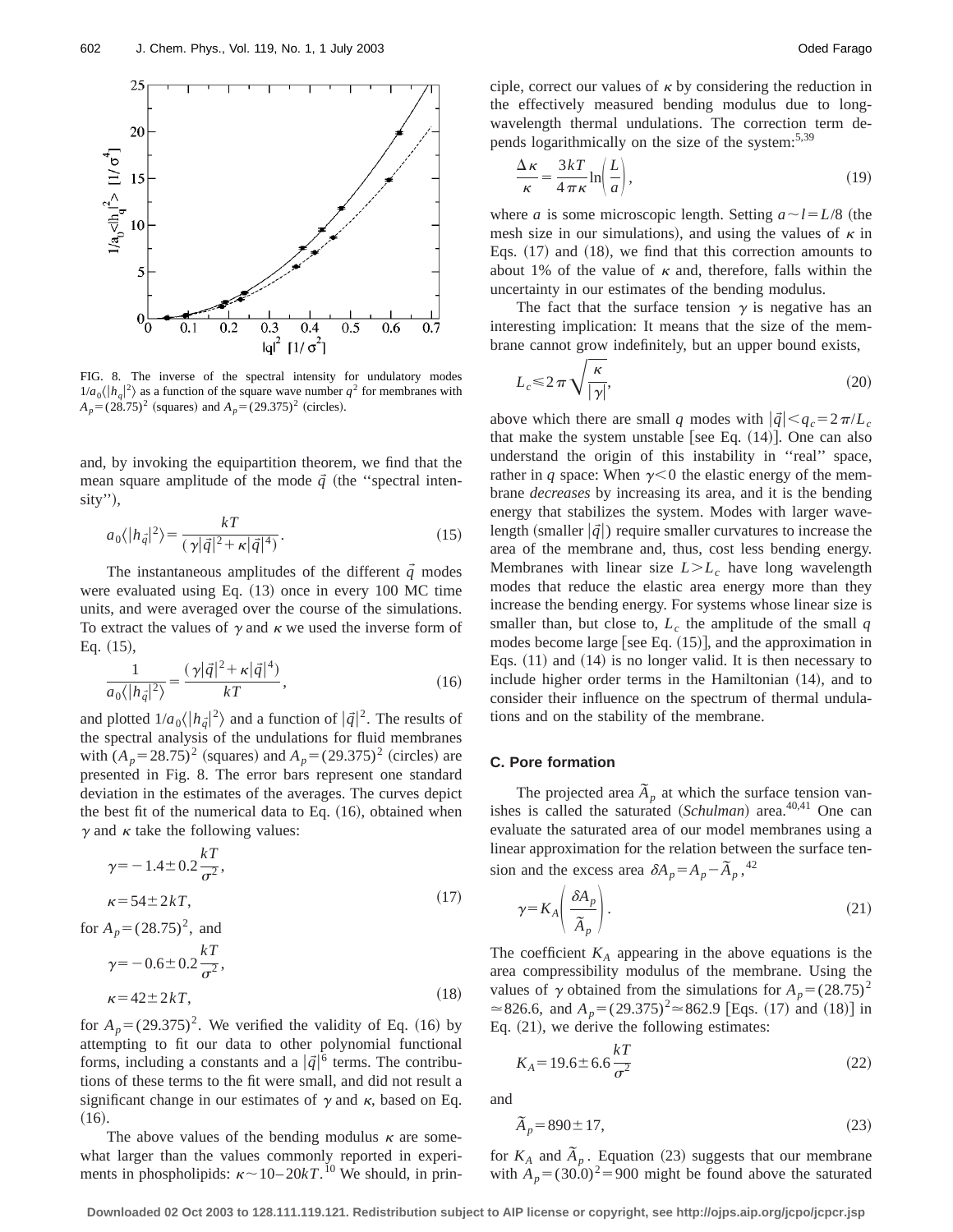area  $\tilde{A}_p$  and, therefore, may have a positive surface tension. The attempt to verify this conjecture by analyzing the spectrum of the membranes, as done for the fluid membranes with lower projected areas, is hampered by two technical difficulties. The first one is related to the flip–flop motion of lipids between the two leaflets. The *trans*-bilayer diffusion makes it computationally complicated to determine which lipids are related to which layer of the membrane and, therefore, it becomes difficult to calculate the profile of the layers. The other difficulty results from the holes which are created in the membrane. These pores may have an area larger than  $a<sub>0</sub>$ , the area of the grid cells. In such a case we find an empty cell with no lipids inside, and the height of the membrane at the corresponding grid point cannot be evaluated (unless one interpolates this value using the height of the membrane at the adjacent grid points). We have taken advantage of the fact that the typical time for the appearance of the pores and for the flip–flop motion which accompanies their formation, is larger than the relaxation time of the spectrum, and used short MC runs (during which pores were not observed) to estimate the surface tension of the membrane. We found a positive surface tension with a magnitude of the order of  $\gamma$  $\sim 1kT/\sigma^2$ , which is roughly half an order of magnitude larger than the value anticipated by Eqs.  $(21)–(23)$ . While the spectral analysis supports our conjecture that  $\gamma$  is positive for  $A_p = (30.0)^2$ , one should not attempt to use many independent short runs to achieve a more accurate estimate of  $\gamma$ . It is unclear how well equilibrated the membranes in these short MC runs are. Moreover, it is incorrect to base such an estimate on statistical averaging restricted to membranes without pores. The creation of the pores tends to reduce the surface tension since they make the effective area of the membrane smaller.

Membranes with a positive surface tension can reduce their elastic energy by decreasing their area, and the formation of pores is obviously one of the mechanisms to achieve that. Other ways of reducing the membrane area which are not possible in our model is to decrease the projected area or to increase the area density by adsorbing lipids from the solvent. For the case of a pore formation, one has to consider the line tension energy price involved with the creation of the hole. The simplest theoretical model discussing pore formation was suggested by Litster. $30$  In this zero-temperature model, the contribution of a circular hole of radius  $R_{\text{pore}}$  to the free energy of a membrane with a positive surface tension  $\gamma$  is given by

$$
F_{\text{pore}} = -\gamma \pi R_{\text{pore}}^2 + \lambda 2 \pi R_{\text{pore}} \,, \tag{24}
$$

where  $\lambda$  is the line tension of the hole. According to this model a pore with a radius larger than the critical value of  $\lambda/\gamma$  is predicted to grow without bound. Such a thermodynamically large circular hole can be created only if the critical energy barrier  $\pi \lambda^2/\gamma$  is accessible by thermal fluctuations. At a finite temperature it is necessary to take into account the entropy of the pores and the picture becomes more complicated. Recent computer simulations<sup>43</sup> have demonstrated that the typical shape of thermally induced pores is noncircular but rather of a self-avoiding ring or a branched polymer. The most striking feature predicted by this study was, however, the fact that pores can appear at zero, and even at small negative surface tension.

The major drawback of the above model is the fact that while it predicts the expansion of the pore without limit, the first term in Eq.  $(24)$ , assuming a linear relation between the reduction in elastic energy and the area of the pore, applies to small pores only. An improved model can be obtained by assuming other forms of the free energy dependence on the pore area. We first consider a zero temperature model where the membrane does not fluctuate in the normal direction. The free energy of the membrane (which at zero temperature coincides with the potential energy) has a minimum at the saturated area which we shall now denote by  $\tilde{A}^E$  [compare this notation with the one used in Eq.  $(21)$  to indicate that it is determined by energy consideration. The subscript *p* has been omitted since the projected area is also the total area of the membrane in this case. Close to  $\tilde{A}^E$  we can use the quadratic approximation to describe the dependence of the free energy density *f* on the excess area  $\delta A^E = A - \tilde{A}^E$ ,

$$
f \equiv \frac{F}{\tilde{A}^E} = \frac{1}{2} K_A^E \left( \frac{\delta A^E}{\tilde{A}^E} \right)^2,
$$
\n(25)

where, as in the case of the saturated area, we use the superscript *E* in the notation of the area compressibility  $K_A^E$ . If a pore of area  $A_{\text{pore}}$  is formed then the area of the membrane is reduced by  $A_{\text{pore}}$  and, consequently, the pore contribution to the free energy density is given by

$$
f_{\text{pore}}(A, A_{\text{pore}}) = \frac{1}{2} K_A^E \left( \frac{\delta A^E - A_{\text{pore}}}{\tilde{A}^E} \right)^2 - \frac{1}{2} K_A^E \left( \frac{\delta A^E}{\tilde{A}^E} \right)^2 + \frac{2\lambda\sqrt{\pi}}{\tilde{A}^E} \sqrt{A_{\text{pore}}} .
$$
 (26)

As in Eq.  $(24)$ , we consider a circular hole and, thus, its perimeter and area are related by  $\Gamma = \sqrt{4 \pi A}$ . The equilibrium size of the pore  $A_{\text{pore}}^*$  is found by solving the equation  $\partial f_{\text{pore}}/\partial A_{\text{pore}}=0$ , and in addition by verifying that  $f_{\text{pore}}(A, A_{\text{pore}}^*) < f_{\text{pore}}(A, 0) = 0$ . While in Litster's model a membrane with positive surface tension can be only metastable against the formation of a pore, the model presented here yields a different scenario: Pores are thermodynamically unfavorable as long as the line tension satisfies

$$
\lambda > \lambda' = \sqrt{\frac{2}{27\pi}} \frac{(\delta A^E)^{3/2}}{\tilde{A}^E} K_A^E.
$$
 (27)

At this value a first order first transition occurs, and a pore of size  $A_{\text{pore}}^* = 2/3 \delta A^E$  is created. The pore grows gradually as  $\lambda$ is decreased below this value. When  $\lambda \rightarrow 0$ ,  $A_{\text{pore}}^* \rightarrow \delta A^E$ , and the effective area of membrane attains the optimal (Schulman) value  $\tilde{A}^E$ . As in Litster's model, there exists a free energy barrier for the formation of the pore. At the transition  $(\lambda = \lambda')$  the height of the barrier is

$$
\Delta F \sim \lambda^{4/3} (\delta A^E)^{1/3} / K_A^{E1/3}.
$$
\n
$$
(28)
$$

A theory for the entropic contribution to the free energy of the pore has been recently presented by Sens and Safran.<sup>44</sup>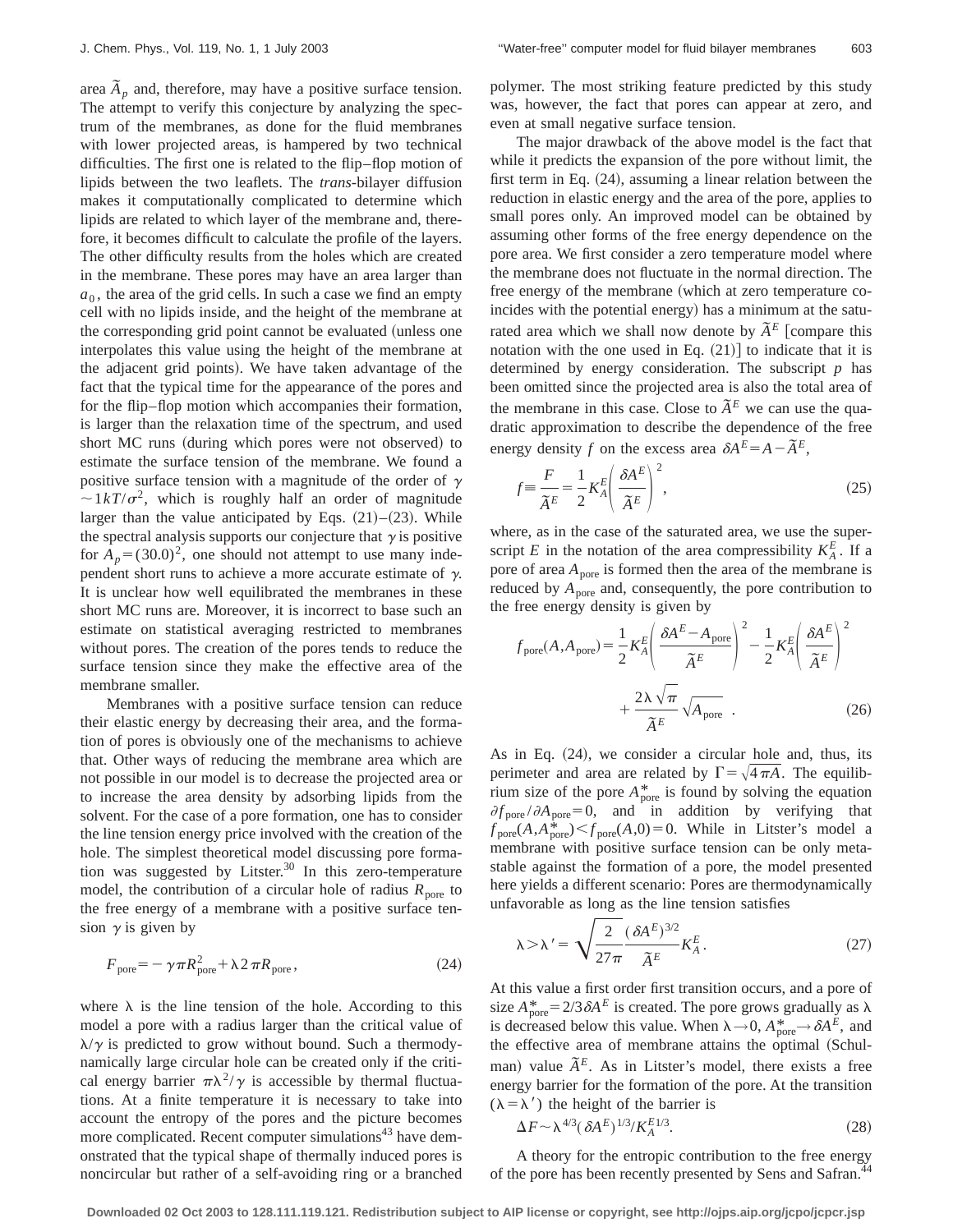According to this theory, hole formation is one of the mechanisms to ''redeem'' the degrees of freedom associated with the long wavelength modes in the fluctuation spectrum which are eliminated by the surface tension. To a first approximation, the effect of this entropic surface tension can be easily incorporated into Eqs.  $(25)$  and  $(26)$ . Let us assume for a moment that  $K_A^E=0$ , and that the projected area of the membrane  $A_p$  is fixed. Because of the thermal fluctuations, the total area of the membrane will be larger than  $A_p$ . As has been explained in Ref. 44, there exists an optimal total area at which the membrane is tensionless

$$
\widetilde{A}^S \simeq A_p \bigg[ 1 + \frac{kT}{8\,\pi\,\kappa} \ln \bigg( \frac{A_p}{l^2} \bigg) \bigg],\tag{29}
$$

where  $\kappa$  is the bending modulus, and *l* is some molecular cutoff length. The superscript *S* denotes the fact that the optimal area discussed here is entropic in nature, and does not need to be equal to  $\tilde{A}^E$  in Eq. (25). A membrane with  $A \neq \tilde{A}^S$  will experience a surface tension. The free energy associated with this entropic surface tension can be calculated analytically. Here, however, we shall use the quadratic approximation in  $\delta A^S \equiv A - \tilde{A}^S$ ,

$$
f \equiv \frac{F}{A_p} = \frac{1}{2} K_A^S \left( \frac{\delta A^S}{A_p} \right)^2,
$$
\n(30)

which is valid only close to the minimum of the free energy at  $\tilde{A}^S$ . The entropic area compressibility in Eq. (30) is given  $bv^{44}$ 

$$
K_A^S = \frac{32\pi^3 \kappa^2}{A_p kT}.
$$
\n
$$
(31)
$$

Combining the energetic  $(25)$  and the entropic  $(30)$  contributions to the free energy, we find another quadratic form for the *total* free energy of the membrane

$$
f(A) \equiv \frac{F}{A_p} = \frac{1}{2} K_A \left(\frac{\delta A}{A_p}\right)^2,\tag{32}
$$

where the excess area  $\delta A = A - \tilde{A}$  is defined with respect to the minimum at

$$
\tilde{A} = \frac{K_A^E A_p + K_A^S \tilde{A}^S}{\frac{A_p}{\tilde{A}^E} K_A^E + K_A^S},
$$
\n(33)

and the effective area compressibility is equal to

$$
K_A = K_A^E \frac{A_p}{\tilde{A}^E} + K_A^S \,. \tag{34}
$$

The optimal area and the area compressibility appearing in the above two equations (and which include both energetic and entropic contributions) should replace their purely energetic counterparts in Eq.  $(26)$  for the pore free energy density and in Eqs.  $(27)$  and  $(28)$  for the critical line tension and the free energy barrier. For typical values of phospholipids:  $\kappa$  $=10kT\sim 5\times10^{-13}$  ergs, and  $A_p=(10 \ \mu m)^2=10^{-6}$  cm<sup>2</sup>, we get upon substitution in Eq. (31),  $K_A^S \sim 5$  $\times 10^{-3}$  ergs/cm<sup>2</sup>. This value of  $K_A^S$  is several orders of magnitude smaller than the area compressibility typically found in stretching experiments  $K_A \gtrsim 10^2$  ergs/cm<sup>2</sup> (Ref. 10) and, therefore, the entropic contribution to  $K_A$  and  $\tilde{A}$  can be neglected.45 The effect of the thermal fluctuations can be felt only in small membranes (such as in this paper), as  $K_A^S$  increases by decreasing the projected area. Unfortunately, the membranes in our computer study are *too small* to allow the description of this effect by Eqs.  $(29)–(31)$ . The derivation of these equations is based on the assumption that the long wavelength behavior of the membrane is dominated by the surface tension. This requires that  $\kappa(2\pi/\sqrt{A_p})^2 \ll \gamma$ —a criterion which is not satisfied in our case. The long wavelength fluctuations in our membranes are mainly controlled by the curvature elasticity.

Is the appearance of pores in the simulations in accord with the model described by Eq.  $(26)$ ? In order to answer this question we need to evaluate the line tension  $\lambda$  of the pore. The line tension  $\lambda$  has the dimensions of energy per unit length. Its magnitude can be estimated by noting that the lipids on the rim of the pore have 1–2 less neighbors compared to the other lipids. Therefore, the energy cost associated with each such lipid is of the order of the interaction energy between two adjacent molecules which is roughly *kT*. The length occupied by each lipid along the perimeter of the hole is of the order of  $\sigma$ , and so  $\lambda \sim kT/\sigma$ . This value of  $\lambda$  should be smaller than the critical value  $\lambda'$  given by Eq. (27). Using the values of  $K_A$  and  $\tilde{A}$  provided by Eqs. (22) and (23), we arrive at the estimate  $\lambda' \sim kT/\sigma$  for the membrane with  $A_p = 30^2 = 900 \; (\delta A \sim 10)$ . This means that  $\lambda$  and  $\lambda'$  are of the same order of magnitude and, thus, may obey the criterion given by Eq.  $(27)$  for the thermodynamic stability of membranes with holes. The fact the pores in our simulations appear for only short time intervals, before they close up, may indicate that  $\lambda$  is, in fact, slightly larger than  $\lambda'$ , and that the pores are only metastable. In addition to to the values of  $\lambda$  and  $\lambda'$ , we also need to check the free energy barrier for the formation of the pores, as given by Eq.  $(28)$ . We find  $\Delta F \sim kT$ , and so the opening of a pore can be nucleated by thermal fluctuations.

#### **IV. SUMMARY AND DISCUSSION**

We have introduced a new simple computer model for bilayer membranes whose main feature is the fact that the system is simulated in vacuum rather than in aqueous environment. The elimination of the solvent from the simulations greatly improves computational efficiency. Devising a ''water-free'' model is a great challenge as the water molecules, via the electrostatic interactions between them and the lipids, play a central role in the aggregation and the stabilization of the membrane through the resulting hydrophobic effects. The self-assembly of the system has not been investigated in this paper. (The reader is referred to the simulations presented in Refs. 26 and 27 in which this issue has been addressed.) We did, however, demonstrated that bilayers, once they are formed, can be stable without the surrounding solvent. One only needs to modify the interactions between the lipids, and use effective potentials that compensate for the absence of water by producing a barrier against the disintegration of the membrane. In this model we have